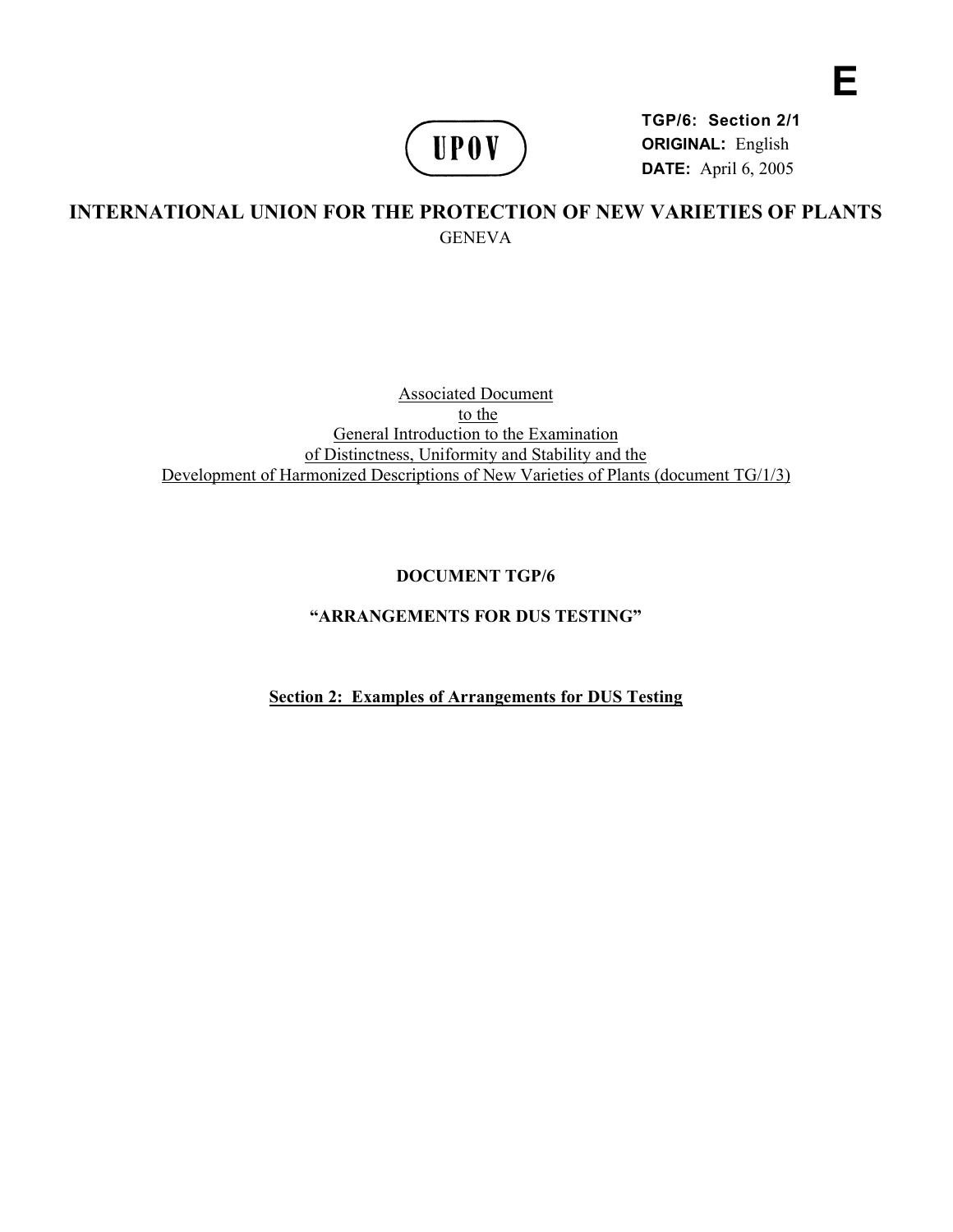## **TABLE OF CONTENTS**

## **PAGE**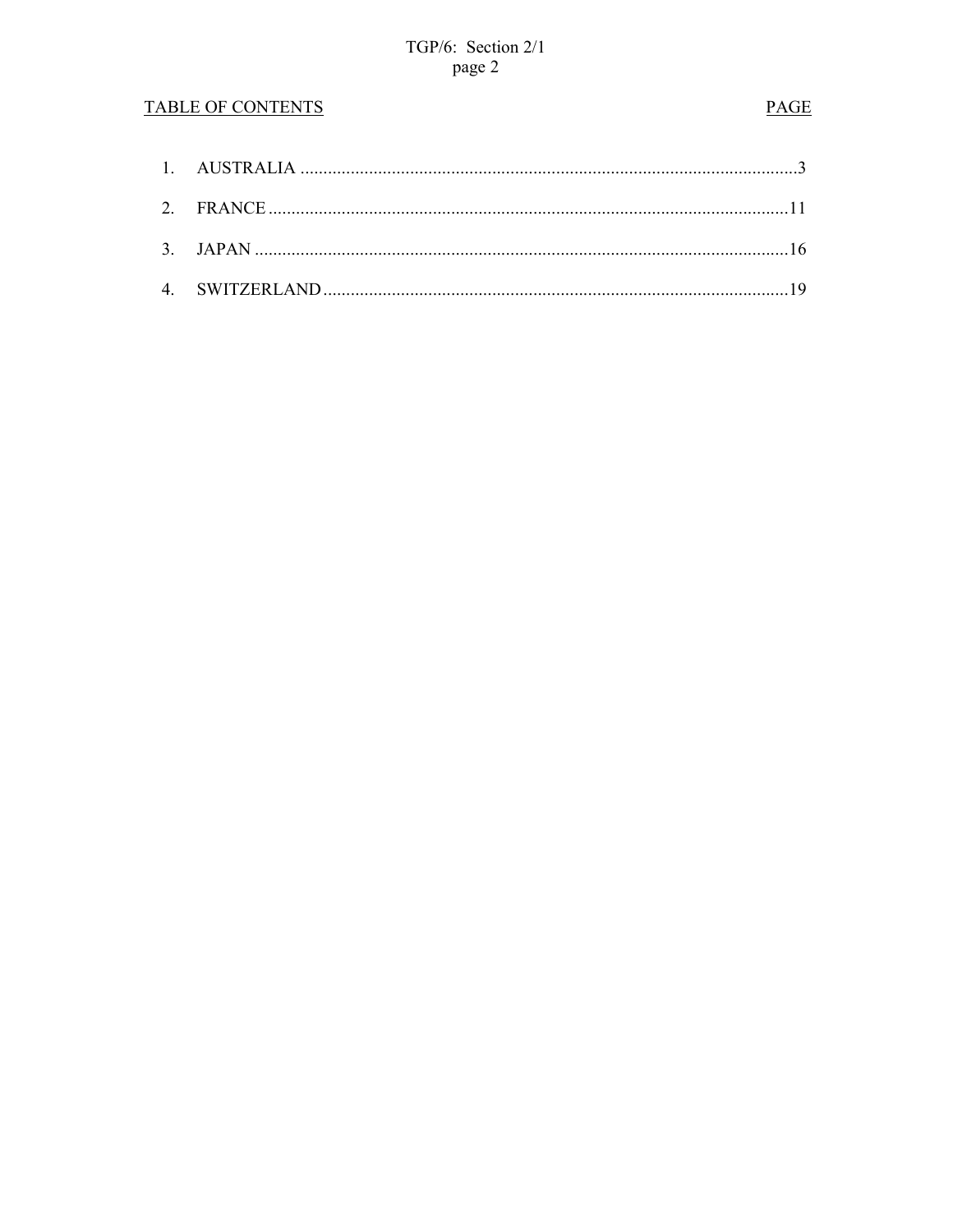### **1. AUSTRALIA**

### Background

1.1 Australia has many climatic zones from alpine to tropical, from temperate to desert but does not have the infrastructure to provide testing facilities in all the necessary environments. In addition, movement of plant material to existing testing centers is made difficult, if not impossible, by internal quarantine barriers.

1.2 Australia protects a vast number of species (more than 500 species of 230 genera). With an average of one new variety each day; the first variety of the species every 10 days and the first variety of a genus every 2 weeks, collecting and maintaining national reference collections is very difficult, or more correctly, practically impossible if all international varieties, including farmers varieties are to be grown in comparative trials.

1.3 Equally it is impossible to expect examiner staff to be expert in all species and the therefore the Australian system had to find a way to access specialty knowledge held by others not directly employed in the PBR office, including experts in the private sector.

1.4 The Australian Government also decided that the system be 100% cost recovered by fees paid by applicants. Therefore there is a need to minimize costs and allow the applicant to choose the most economical way to have their variety examined.

1.5 Recognizing the overwhelming advantages of being part of UPOV, Australia needed to establish a system that could start small but grow with their requirements. And finally, a key of examination is to produce comparable and harmonized results

### DUS Testing in Australia

1.6 Article 12 of the 1991 Act of the UPOV Convention provides options for an authority to gain information about a variety, namely, the authority may:

- (a) grow the variety or carry out other necessary tests,
- (b) cause the growing of the variety or the carrying out of other necessary tests, or
- (c) take into account the results of growing tests or other trials which have already been carried out.

1.7 In Australia a combination of options (b) and (c) is used to complete an effective, transparent and legally strong examination process.

1.8 In this context of breeder testing, the term breeder more accurately refers to the applicant for PBR, noting, however, that in most cases the applicant is also the breeder of the variety under test. In the Australian system, the onus of proof is on the applicant who has to show that the variety meets the DUS criteria. This is achieved by the applicants either conducting a comparative trial themselves, or by employing a third party adviser to do the trial on their behalf.

1.9 The comparative trial must conform to the usual scientific standards and use UPOV Test Guidelines where they are available. The applicant or their adviser designs the trial, including the selection of comparator varieties, collects and analyses the data, documents in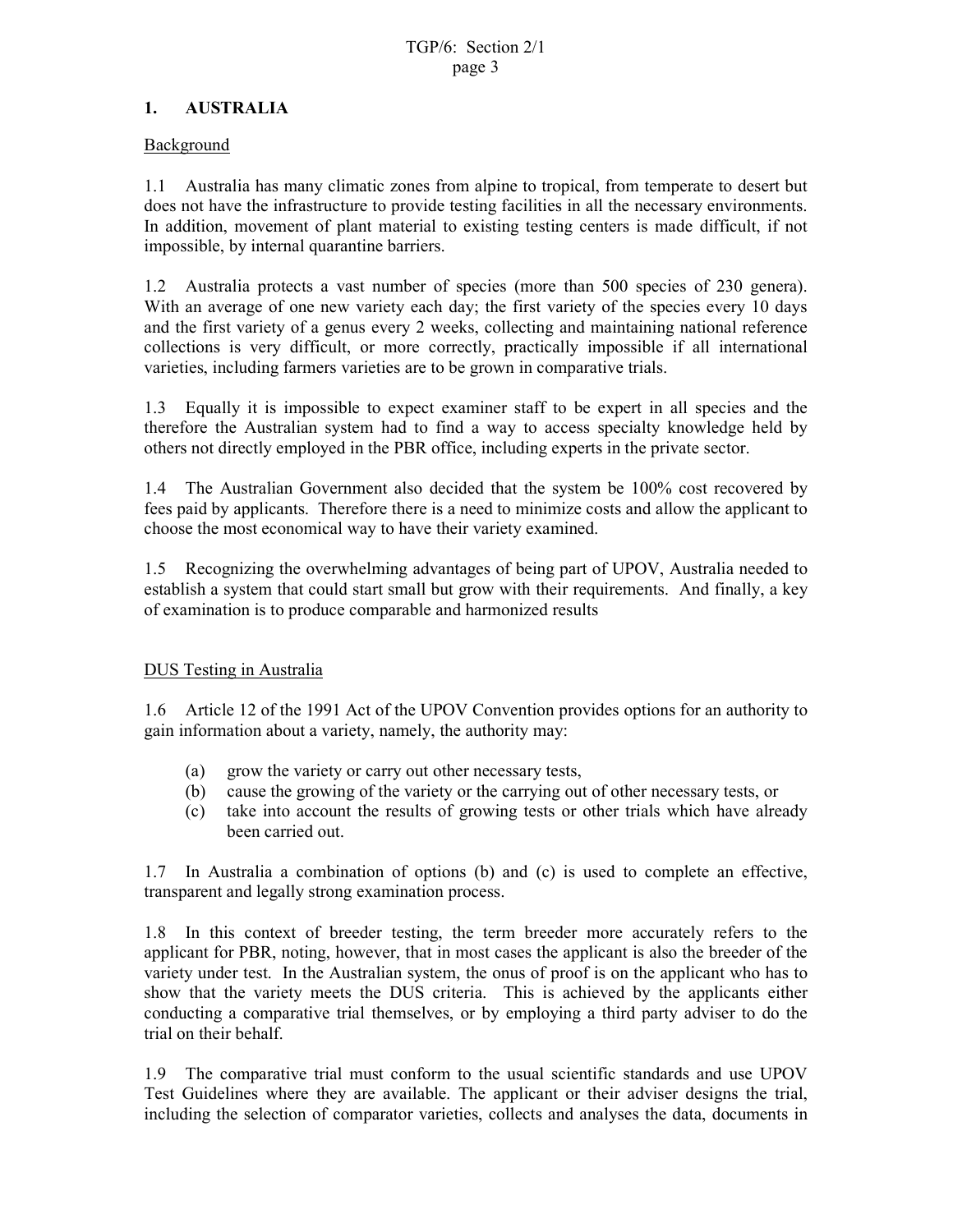words and photographs the distinguishing features of the variety and rebuts any comments or objections. All the costs of conducting the trial are borne by the applicant and therefore the Australian PBR office does not have special facilities nor do they have to incur the time and expense of propagating or maintaining the trial.

1.10 This process is entirely consistent with other IP regimes where the applicant is solely responsible for defending their rights, including the validity of the grant, if an infringement action was heard in the courts. However, some people worry that public confidence in the scheme may be undermined if somebody other than the national authority does the testing implying that there is a possibility the results may be manipulated. Accordingly Australia has a series of special measures to ensure rigor and transparency.

#### Ensuring Rigor and Transparency

1.11 If the applicant is to complete the testing and description of their variety they have to be trained. In the same way that patent attorneys are trained in the requirements of patents so the Australian PBR office spends considerable amounts of time training applicants (and other interested parties) on the specific requirements of PBR. These requirements may be different (but not always) from normal agronomic work (see Figure 1). Without training it will be very difficult for an applicant to present information about their variety that meet the formal and DUS requirements.

Figure 1.



1.12 The PBR office accredits each successful trainee as a qualified person (QP) for one or more species.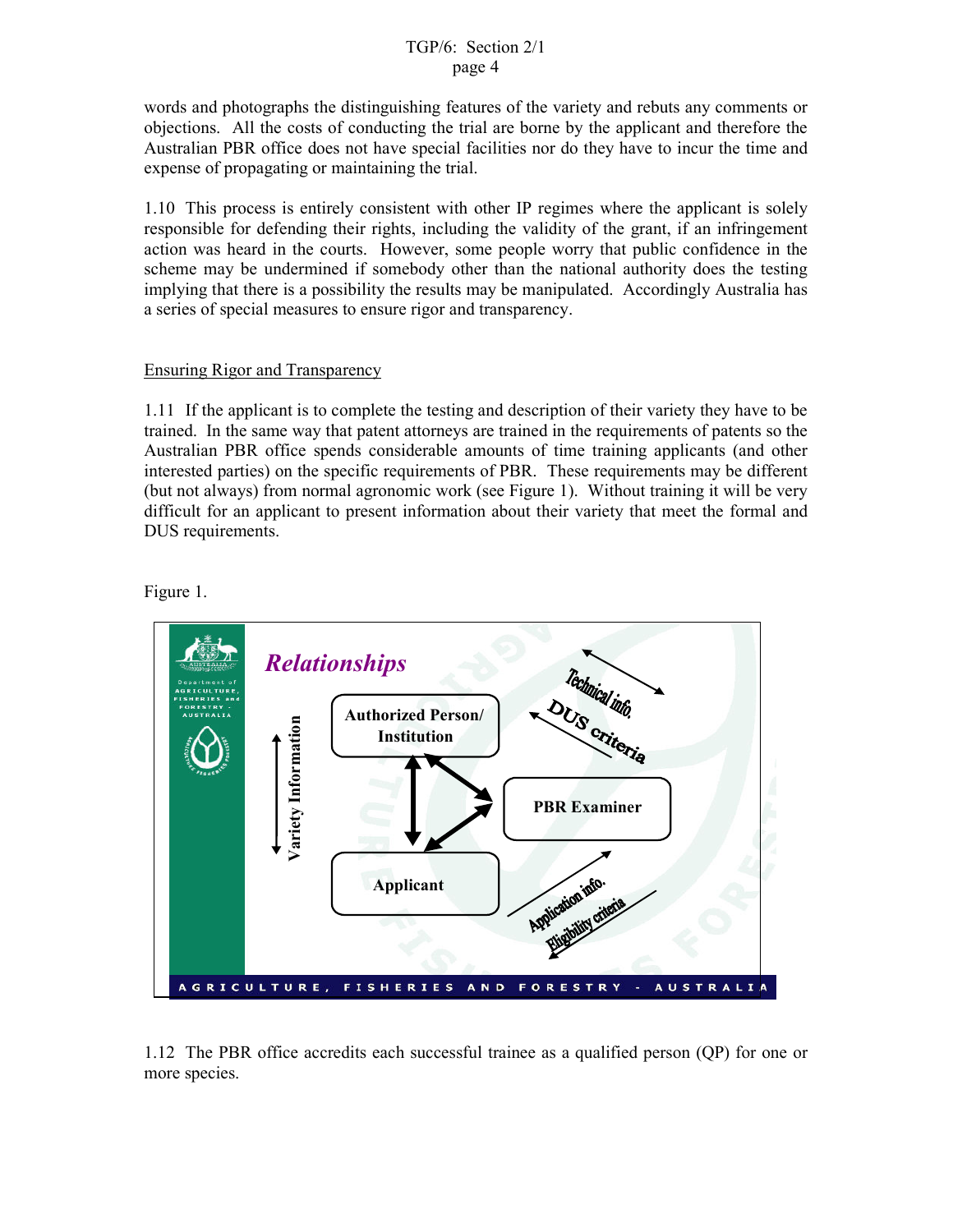1.13 Most important to breeder-testing is the access to expertise. If PBR has to cover all species of plants then it is unlikely that PBR staff will be expert in all of them. Accordingly, a (QP) accredited for the species in question undertakes the responsibility for all technical aspects of the work, including 'training and convincing' the PBR examiner that all aspects are correct. Therefore, Australia does not have to undertake extensive training of examiners prior to considering applications for varieties in new species. If accredited, the applicant can act as their own QP using their own facilities. Results are published in the Plant Varieties Journal (PVJ), which is now also available on the internet, for further scrutiny from the public.

1.14 The Australian PBR office undertakes a substantive examination of the data and then determines whether to visit the trial and verify the claims by repeating the measurements. This has two effects:

 (i) firstly, the applicants take great care with the trial knowing that it is likely that an independent scientist will come to review their claims;

 (ii) secondly, the building of public confidence because the public know that the work has been scrutinized by a referee. This type of testing is more comprehensive than publishing a scientific paper where the experimental work is not physically reviewed.

1.15 In addition the description of the variety is published and objections are invited from the public for a period of 6 months. This adds another level of examination, because for some species there is a considerable additional expertise held by other members of the community. This is a peer review step which also allows competitors to comment. About 1% of applications draw comment from the public, usually in the form of requests for more information.

1.16 The process of examining DUS under the implementation of Australian breeder-testing system is outlined in the following table: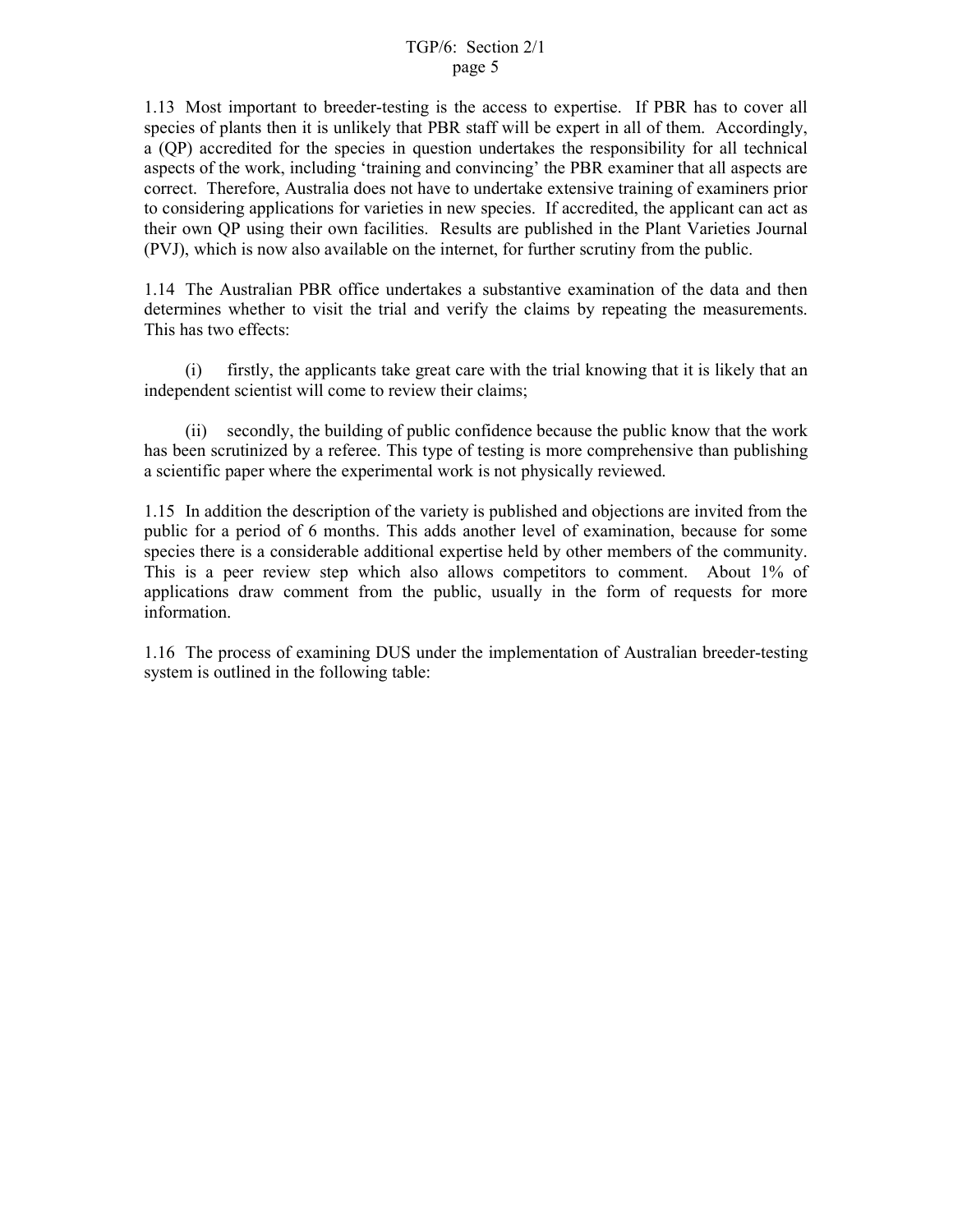(a) Examination of the Part 1 Application  $\frac{1}{1}$ 

| Description                                                                                                                 | Objectives and Action                                                                                                                                                                                                                                                           |
|-----------------------------------------------------------------------------------------------------------------------------|---------------------------------------------------------------------------------------------------------------------------------------------------------------------------------------------------------------------------------------------------------------------------------|
| A brief description and a photograph<br>of the variety are supplied.                                                        | To establish a preliminary ( <i>prima facie</i> ) case that<br>the variety is distinct from all other varieties of<br>common knowledge.                                                                                                                                         |
| Claim of the main difference (s) of<br>the new variety from the other most<br>similar varieties of common<br>knowledge.     | PBR office reviews the Part 1 application. Claims<br>are checked against existing data/information.                                                                                                                                                                             |
| Full information on the origin and<br>breeding of the variety is outlined.                                                  | Once the <i>prima facie</i> case is established the<br>application is accepted in the PBR scheme and the<br>variety is protected under provisional protection for<br>12 months.                                                                                                 |
| Indication of the main difference (s)<br>from the parental material if the<br>parents are varieties of common<br>knowledge. | The applicant nominates whether they wish to have<br>the examination based on a comparative trial in<br>Australia or on data provided by another member of<br>the Union. In both cases the data have to be verified<br>by a PBR accredited Qualified Person (QP) <sup>2</sup> . |
|                                                                                                                             | <i>Prima facie</i> case not established $\rightarrow$ Application<br>refused.                                                                                                                                                                                                   |

 *(i) Applicant obtains UPOV Test Report* 

| Description                                                                                                                                            | Objectives and Action |
|--------------------------------------------------------------------------------------------------------------------------------------------------------|-----------------------|
| For applications based on overseas<br>UPOV test reports, the QP is advised<br>on the need to verify the variety<br>description under local conditions. |                       |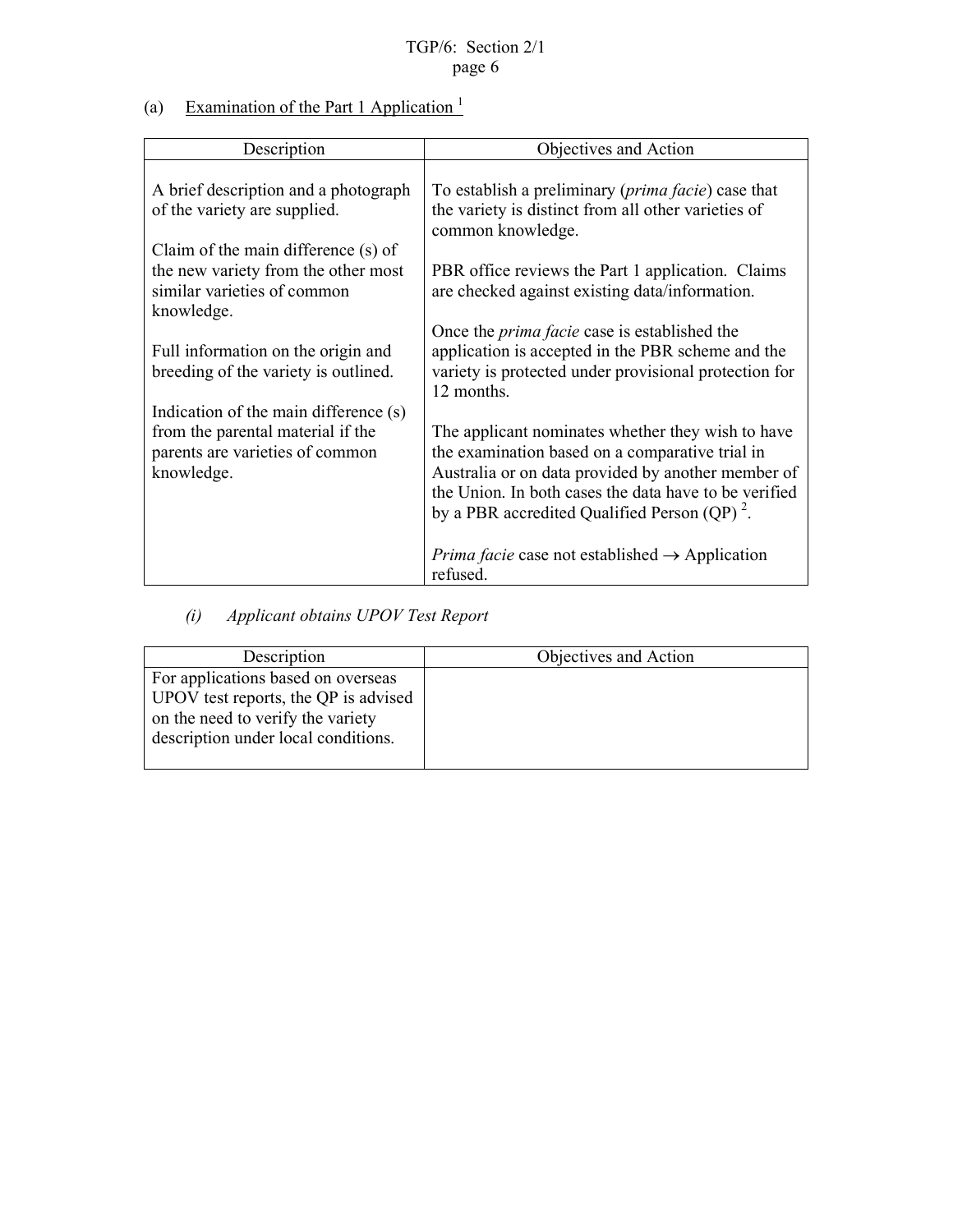*(ii) Comparative Growing Trial in Australia* 

| Description                        | Objectives and Action                                                                            |
|------------------------------------|--------------------------------------------------------------------------------------------------|
| The trial may be on an applicant's | The QP reviews the Part 1 application and the                                                    |
| premises or at a PBR accredited    | UPOV Test Guidelines for the species (if available).                                             |
| Centralised Testing Centre (CTC).  | By elimination process, the QP selects the most                                                  |
| The QP plans and supervises the    | similar varieties of common knowledge for the                                                    |
|                                    | comparative trial based on the following factors:                                                |
| comparative growing trial.         |                                                                                                  |
|                                    | 1) UPOV grouping characteristics.                                                                |
|                                    | 2) List of PBR varieties.                                                                        |
|                                    | 3) List of other existing varieties.                                                             |
|                                    | 4) Suggestions from the PBR office.                                                              |
|                                    | 5) Parental/source material.                                                                     |
|                                    | 6) Personal experience with the species.                                                         |
|                                    | 7) From other published information.                                                             |
|                                    |                                                                                                  |
|                                    | The QP conducts the comparative growing trial                                                    |
|                                    | using scientific methodologies. The data and                                                     |
|                                    | assessment methods are recorded.                                                                 |
|                                    | The relevant characteristics of the candidate and the                                            |
|                                    | comparator varieties with their states of expression                                             |
|                                    | are confirmed.                                                                                   |
|                                    |                                                                                                  |
|                                    | The QP is encouraged to use morphological<br>characteristics; especially those least affected by |
|                                    | environmental factors are preferred. Other                                                       |
|                                    | characteristics, e.g. phenological, physiological or                                             |
|                                    | biochemical are also acceptable if these                                                         |
|                                    | characteristics meet the requirements of the General                                             |
|                                    | Introduction. DNA data is not accepted for                                                       |
|                                    | establishing distinctness.                                                                       |
|                                    |                                                                                                  |
|                                    | Quantitative differences are established based on                                                |
|                                    | statistical methods. Qualitative differences are                                                 |
|                                    | established based on visual observation.                                                         |
|                                    | Comparative photographs are taken to show the                                                    |
|                                    | differences between the varieties in distinctness                                                |
|                                    | characteristics.                                                                                 |
|                                    |                                                                                                  |
|                                    | On the basis of comparative trial, data and                                                      |
|                                    | photograph, the QP submits the detailed description                                              |
|                                    | of the variety for publication in Part 2 application                                             |
|                                    | form.                                                                                            |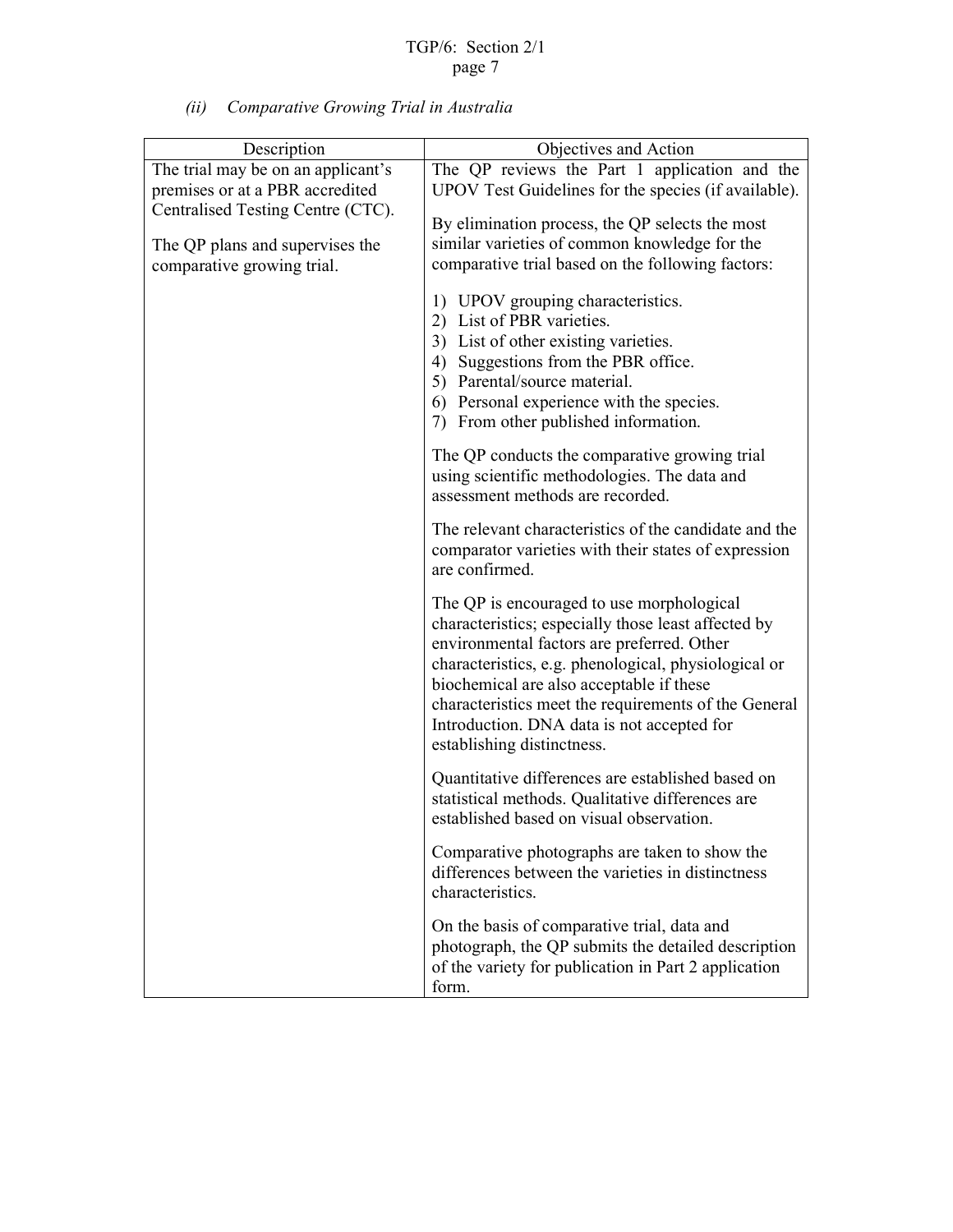## (b) Provisional Protection

| Description                                                                                                                                                                                                                          | Objectives and Action |
|--------------------------------------------------------------------------------------------------------------------------------------------------------------------------------------------------------------------------------------|-----------------------|
| Upon request and at discretion of the<br>Registrar the 12 month provisional<br>protection period is extendable to<br>allow the establishment of the<br>comparative trial and record<br>observations or to obtain the test<br>report. |                       |

# (c) Examination of the Part 2 Application<sup>3</sup>

## *(i) Examination of the Comparative trial*

| Description                                   | Objectives and Action                                                                              |
|-----------------------------------------------|----------------------------------------------------------------------------------------------------|
| The QP certifies the authenticity of          | Where necessary, an independent examination of                                                     |
| the data and the scientific                   | the comparative trial by the PBR examiner at a time                                                |
| methodologies used in conducting              | when the distinctness characteristics are visible.                                                 |
| the trial. There are severe penalties         | This ensures that the technical rigor is maintained in                                             |
| under the PBR Act for falsifying              | the trial and that the QP's data is consistent and                                                 |
| information or submitting misleading<br>data. | repeatable.                                                                                        |
|                                               | The PBR Examiner also checks the trial details and                                                 |
| The PBR office examines the Part 2            | scientific methodologies and reserves the right to                                                 |
| application and determines the need           | order another trial growing by an independent                                                      |
| to independently examine the trial. If        | institution.                                                                                       |
| necessary, an independent                     |                                                                                                    |
| examination is carried out by the             | The PBR Examiner determines the distinctness                                                       |
| PBR examiner.                                 | from their own observations in the form of a Field                                                 |
| If the PBR office does not examine a          | Examination Report. The Examiner's report and the<br>Part 2 data must be consistent for a positive |
| trial then the decision is made, from         | decision on distinctness.                                                                          |
| information provided, that the                |                                                                                                    |
| candidate variety is clearly distinct         | If the examiner's report is positive on the decision                                               |
| from other varieties of common                | of distinctness but not consistent with QP's data,                                                 |
| knowledge such that no further                | then further examination is necessary, or additional                                               |
| examination is warranted.                     | data is supplied by the QP.                                                                        |
|                                               | Where the examiner's report is negative the QP is                                                  |
|                                               | advised and, if appropriate, a further trial is                                                    |
|                                               | conducted, otherwise the applicant is advised to                                                   |
|                                               | withdraw the application                                                                           |
|                                               |                                                                                                    |
|                                               | The PBR examiner's decision, whether positive or                                                   |
|                                               | negative, is reviewed by the Registrar.                                                            |
|                                               | Distinctness, Uniformity, or Stability not confirmed                                               |
|                                               | $\rightarrow$ Possible re-trial or withdrawal of the application                                   |
|                                               |                                                                                                    |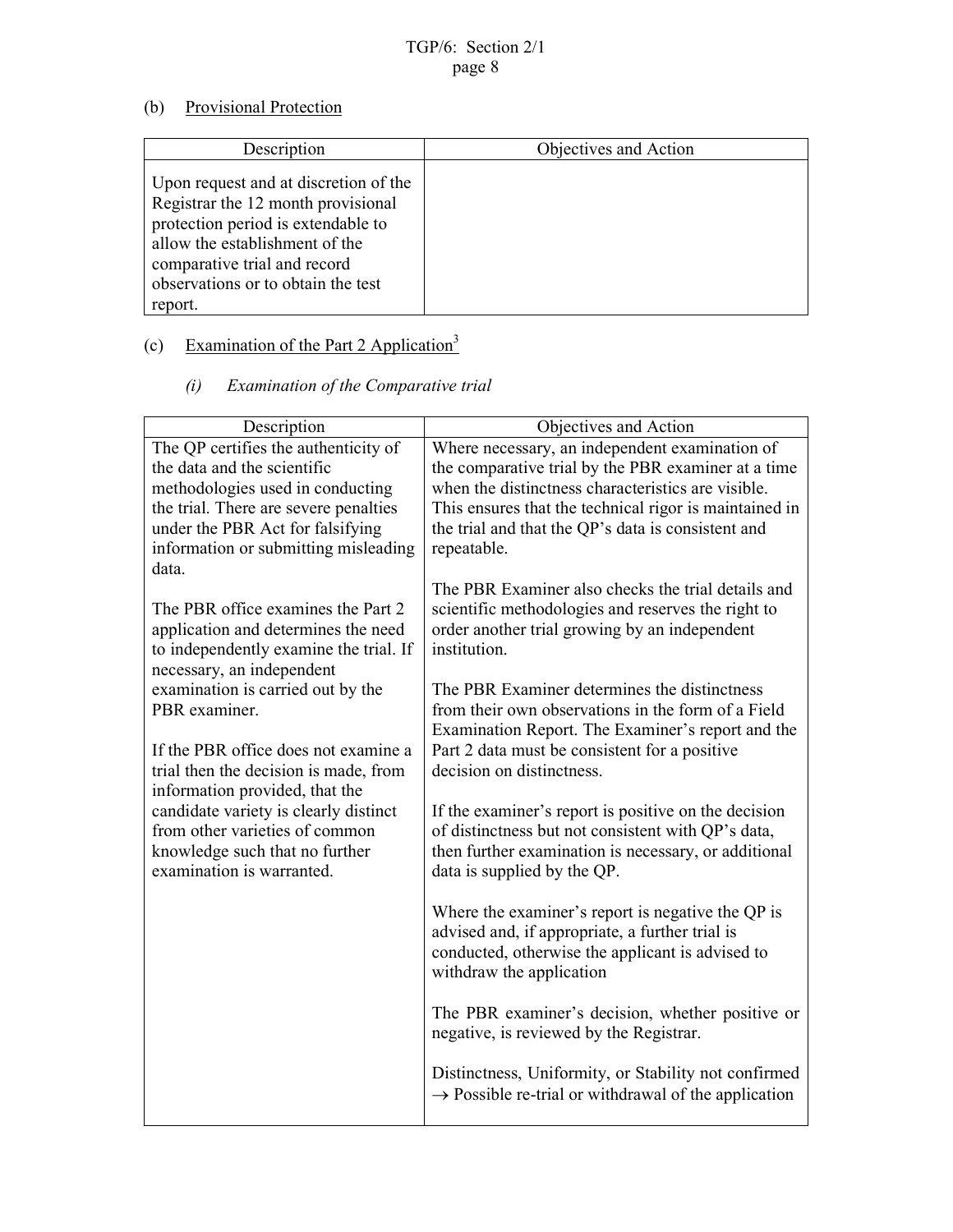*(ii) Publication of the detailed description of the variety for public review* 

| Description                            | Objectives and Action |
|----------------------------------------|-----------------------|
| A public notice is published in the    |                       |
| Plant Varieties Journal, which         |                       |
| includes a detailed description of the |                       |
| variety including its distinctness     |                       |
| features along with photograph         |                       |
| showing the comparative differences.   |                       |

## *(iii) Public review process*

| Description                                                                                                                       | Objectives and Action                                                                                                                                                                                                                                                                                                                                                                                                   |
|-----------------------------------------------------------------------------------------------------------------------------------|-------------------------------------------------------------------------------------------------------------------------------------------------------------------------------------------------------------------------------------------------------------------------------------------------------------------------------------------------------------------------------------------------------------------------|
| There is a six-month waiting period<br>after the publication of the detailed<br>description in the Plant Varieties                | The 6-month public and peer review process is<br>mandatory.                                                                                                                                                                                                                                                                                                                                                             |
| <i>Journal</i> to allow reasonable time for<br>the public or industry to comment or<br>object against a published<br>description. | If there are no objections or comments received<br>within this public exposure period then the variety<br>will proceed to a final examination for the grant of<br>PBR. This public and peer review and transparency<br>ensures the rigor of the breeder-testing system.                                                                                                                                                 |
|                                                                                                                                   | If an objection or comment on Distinctness,<br>Uniformity or Stability is received within this<br>public exposure period, the PBR office will review<br>the objection and will give an opportunity to the<br>applicant to rebut the objection. If the issues are not<br>resolved then a re-trial may be necessary including<br>a requirement to re-publish (where necessary) the<br>detailed description of the variety |
|                                                                                                                                   | Where an objection is upheld and no further<br>evidence in support of Distinctness, Uniformity or<br>Stability is supplied $\rightarrow$ Rejection of Application.                                                                                                                                                                                                                                                      |

## (d) Deposition of propagating material in a Genetic Resource Centre (GRC)

| Description                            | Objectives and Action                                 |
|----------------------------------------|-------------------------------------------------------|
| The applicant must deposit a           | Lodging of the propagating material in a GRC          |
| sufficient quantity of the propagating | ensures the easy availability of the variety for any  |
| material of the variety to an approved | future comparative testing purposes and also          |
| GRC.                                   | reasonable public access of the variety for any other |
|                                        | reasons.                                              |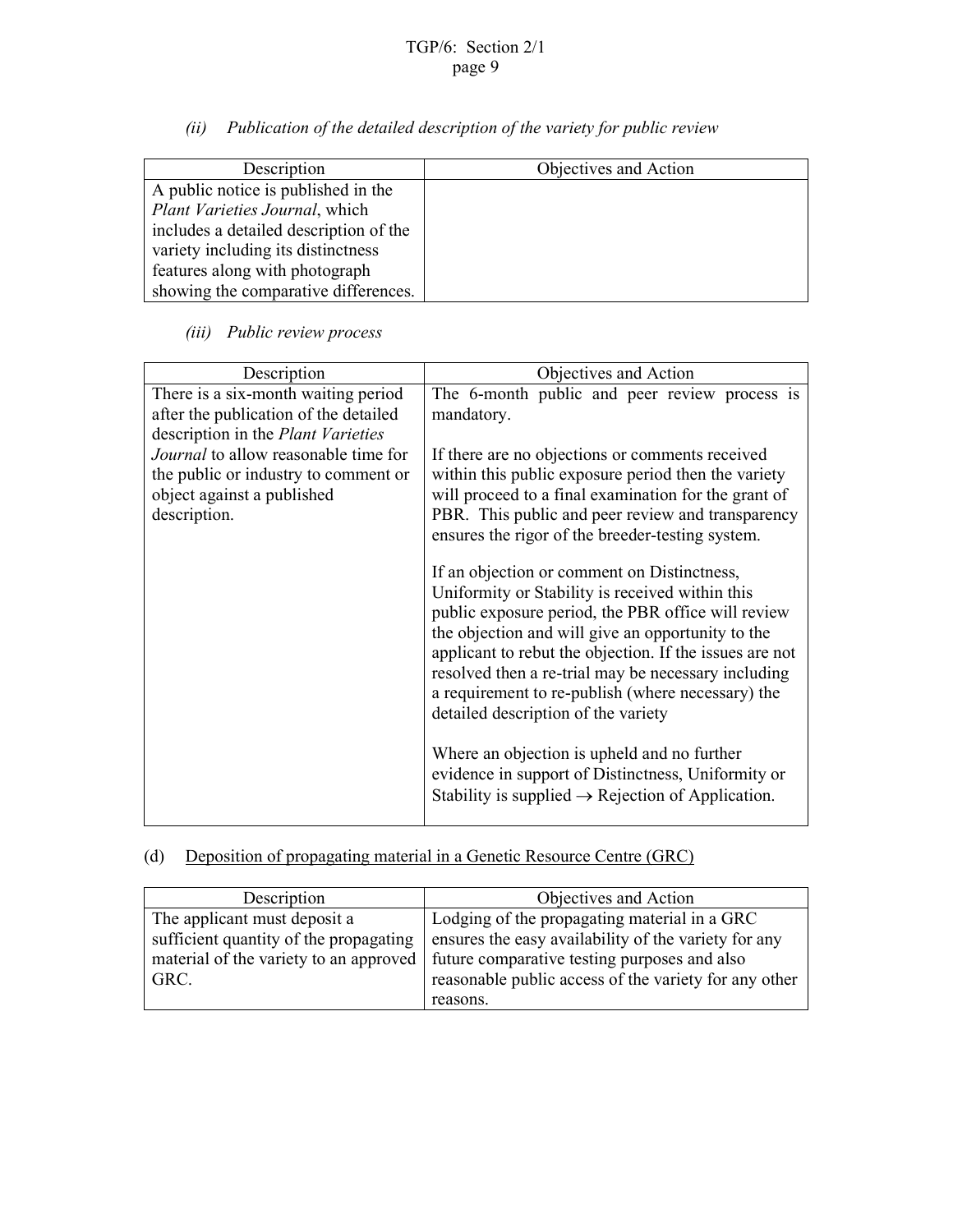### (e) Final Grant Examination

| Description                           | Objectives and Action                               |
|---------------------------------------|-----------------------------------------------------|
| Final examination checks that all the | DUS is established $\rightarrow$ Final Grant of PBR |
| formal and technical requirements     |                                                     |
| have been met, including DUS has      | DUS not established $\rightarrow$ Rejection of PBR  |
| been established and all objections   |                                                     |
| have been resolved.                   |                                                     |

## <sup>1.</sup> Part 1 Application

Australian PBR application comes in two parts, Part 1 and Part 2. The Part 1 Application is similar to the UPOV Technical Questionnaire and has general information about the variety, along with its origin and breeding history and other technical information. The Part 1 application is used to establish a *prima facie* case for the distinctness of the candidate variety.

### 2. Qualified Person

A qualified person, or 'QP', acts as a PBR applicant's technical consultant. They accept responsibility for overseeing the comparative trial and for providing evidence that a variety is distinct, uniform and stable. This role may involve the QP consulting on the choice of comparative varieties, experimental design, management regime, collection of data, statistical analysis, photography and preparation of the harmonized description of the variety.

## 3. Part 2 Application

The Part 2 Application is submitted after the comparative trial has been completed. It contains the harmonized description of the variety including its distinctness, uniformity and stability. The QP certifies the authenticity of the description as well as the data and the scientific methodologies on which it is based.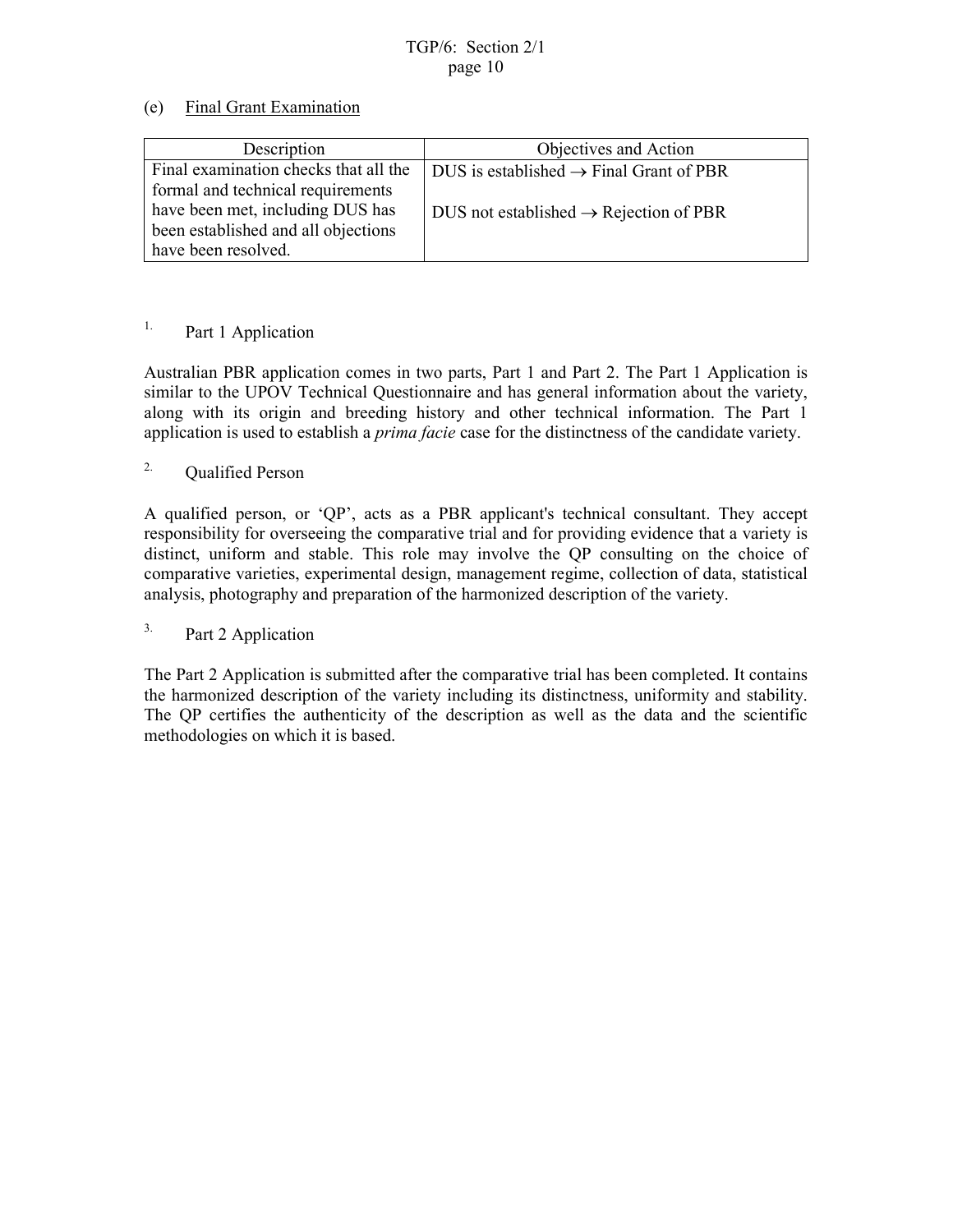## **2. FRANCE**

### Introduction

2.1 For most crops in France, DUS testing can be characterized as a centralized official testing system. DUS testing is entrusted to an independent staff working for the Ministry of Agriculture (around 90 permanent civil servants). Most of these are employed at GEVES (Groupe d'études et de contrôle des variétés et des semences) which is the official agency appointed by the French authorities to conduct the tests for national listing and plant breeders rights.

2.2 Centralized testing is used in order to provide a common environmental basis for the examination of varieties and to facilitate the control of the interaction between varieties and environmental conditions. Under the centralized system, all new varieties and reference varieties are described and compared in the same environment.

### General DUS procedure

2.3 The DUS testing procedure for annual species is summarized below:

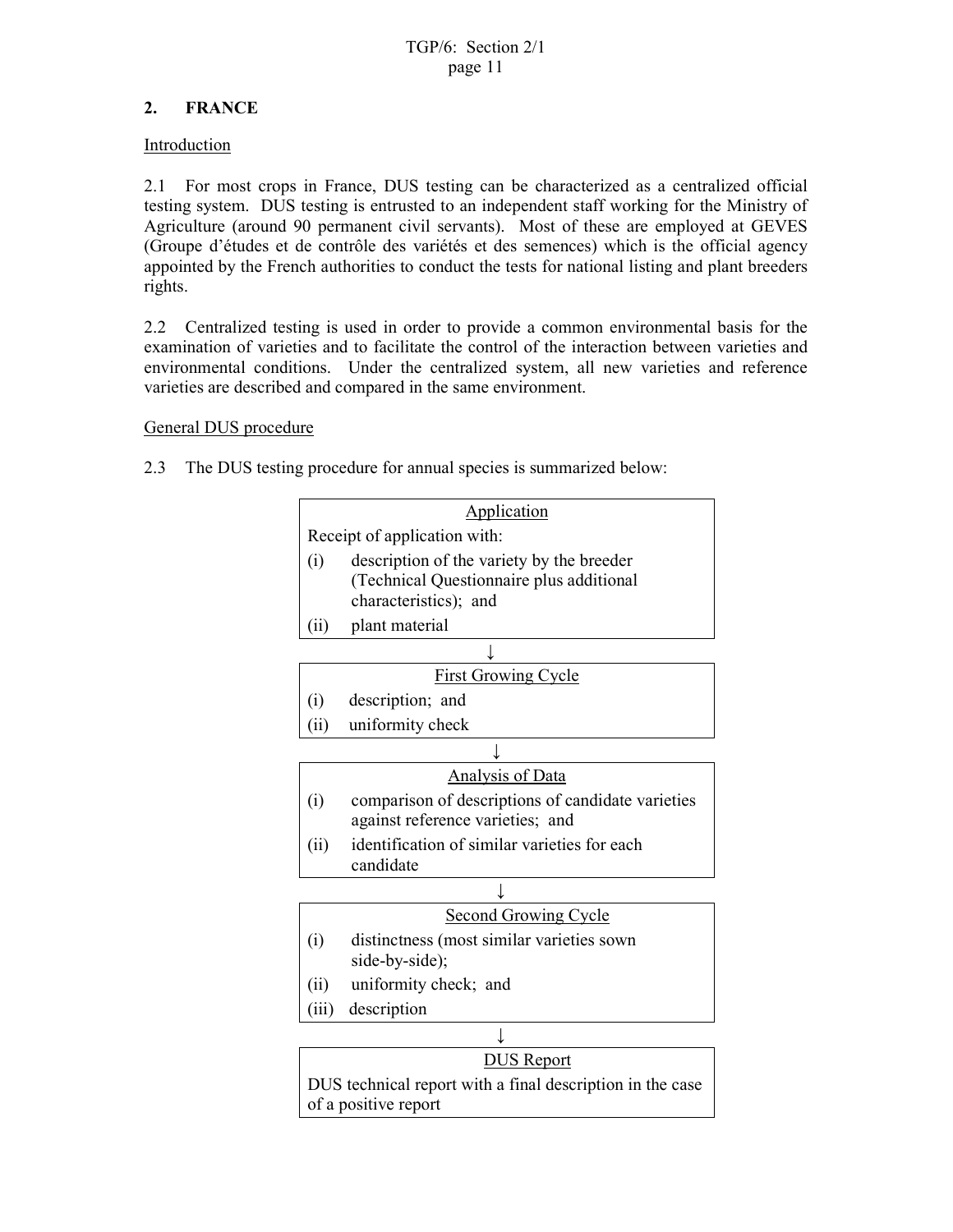2.4 The management of reference collections requires careful consideration. Reference collections are composed of varieties listed and/or protected in France and in countries with similar environmental conditions. The reference collection is updated each year: for each new variety, the breeder is asked to provide a seed sample and a brief variety description. Reference seed samples are, where possible, checked by comparison with the official sample received from the relevant authority and stored in a cold chamber (at  $5^{\circ}$ C and at 30% relative humidity).

2.5 Where possible, new entries in the reference collection are described under the French conditions over one or two growing cycles. At the end of this period, the varieties are included in the trials only if necessary, depending upon the characteristics of the candidate varieties. Example varieties are systematically included in the trials.

2.6 The level of involvement of the breeder in the conduct of the trials is quite low: the test is conducted entirely with GEVES facilities. Nevertheless, a close contact is kept with the breeder during each step of the process in order to inform him of any problem encountered and to invite him to submit complementary information if necessary. The DUS reports are established by GEVES.

### DUS procedure on maize with the participation of the applicant

2.7 Although, in general, the level of involvement of the breeder in the conduct of the trials is quite low, the DUS procedure for maize can involve significant participation of the applicant. That procedure is explained below:

### AIM

2.8 The aim of the procedure on maize is to have a greater degree of involvement of the breeder in the variety description work and to limit the workload for the official examination.

### **CONDITIONS**

#### *Official Agreement with the Applicant*

2.9 The Technical Committee for National Listing, on behalf of the Ministry of Agriculture, is responsible for the official agreement with the breeder. That agreement requires:

- (a) the presence, for at least 5 years on French territory, of a nursery containing inbred lines, with observations on candidate and examples varieties;
- (b) the presence of technical staff able to make the description; and
- (c) regular training courses and an examination to check the ability of the technical staff.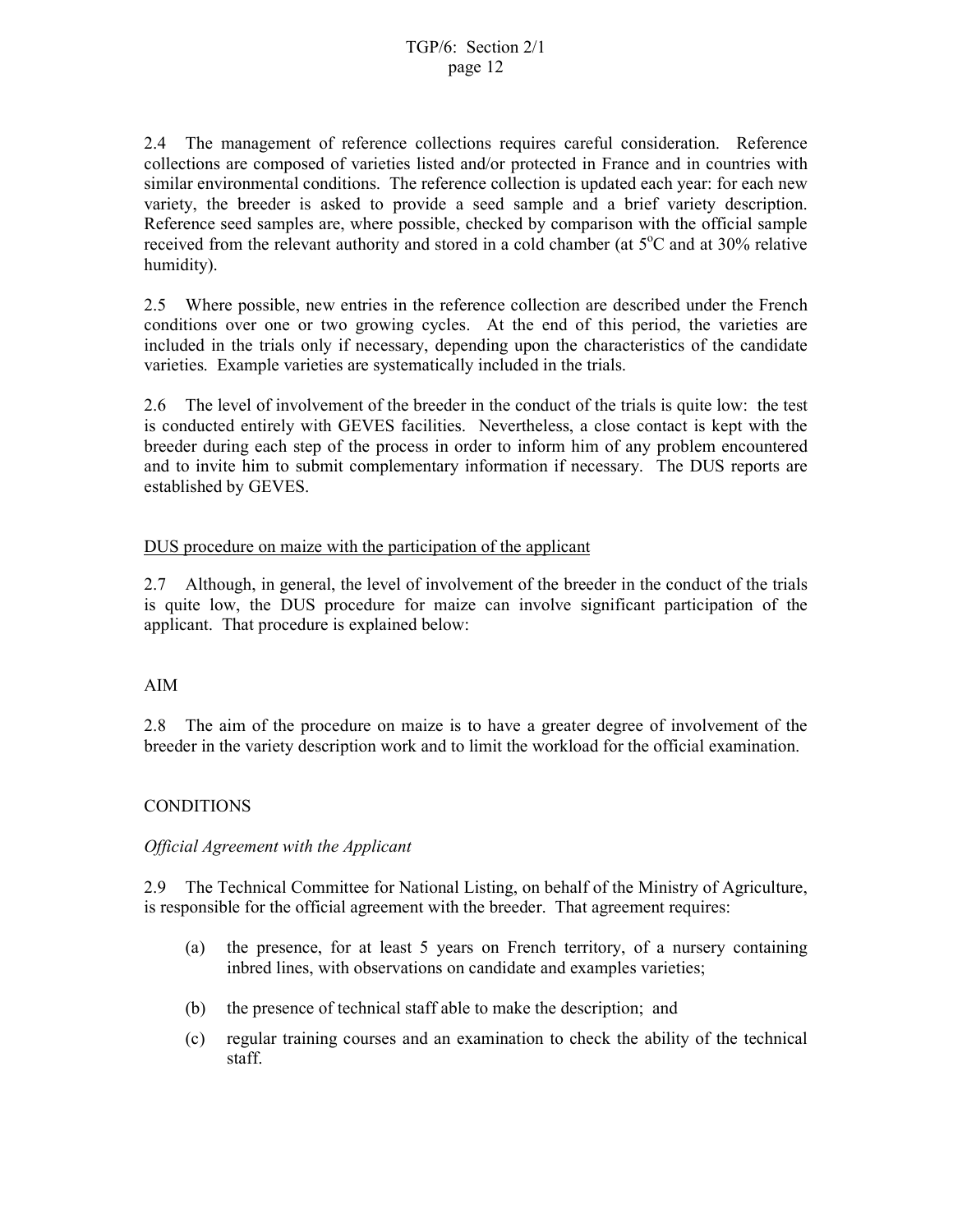## *Application procedure*

2.10 The application procedure can be summarized as follows:

Year 1

- (i) Declaration of the application
- (ii) Plant material submission: small sample (200 kernels) of each parental line
- (iii) Breeder produces description on own premises

|       | Year 2                                                                                                                                                                                                                                                                        |
|-------|-------------------------------------------------------------------------------------------------------------------------------------------------------------------------------------------------------------------------------------------------------------------------------|
| (i)   | Submission of all the information as requested for an application without the<br>participation of the breeder                                                                                                                                                                 |
| (ii)  | Additional information on the parental lines (if not already known):                                                                                                                                                                                                          |
|       | - genetic origin: compulsory, possibly submitted in a separate document                                                                                                                                                                                                       |
|       | - set of characteristics in addition to those already mentioned in the UPOV<br>Technical Questionnaire (16 additional characteristics)                                                                                                                                        |
|       | - description of 11 electrophoretic characteristics                                                                                                                                                                                                                           |
|       |                                                                                                                                                                                                                                                                               |
|       | Recommendations are made on how to establish descriptions:                                                                                                                                                                                                                    |
|       | - visually observed : at least 10 individual observations                                                                                                                                                                                                                     |
|       | - measured characteristics : average value of 10 measurements and indication of<br>the value of the closest example varieties;                                                                                                                                                |
|       | - electrophoretic characteristics: electrophoretic pattern established on at least<br>4 grains plus 16 grains if there is any heterogeneity. The recommended method is<br>described in the Handbook published by GEVES.                                                       |
| (iii) | Plant material submission:                                                                                                                                                                                                                                                    |
|       | - submission of the different categories (hybrid, - components as for any<br>application without participation of the breeder)<br>- submission of 6 non threshed ears of each parental line (if not already known)<br>with at least 100 kernels (70 for flint parental lines) |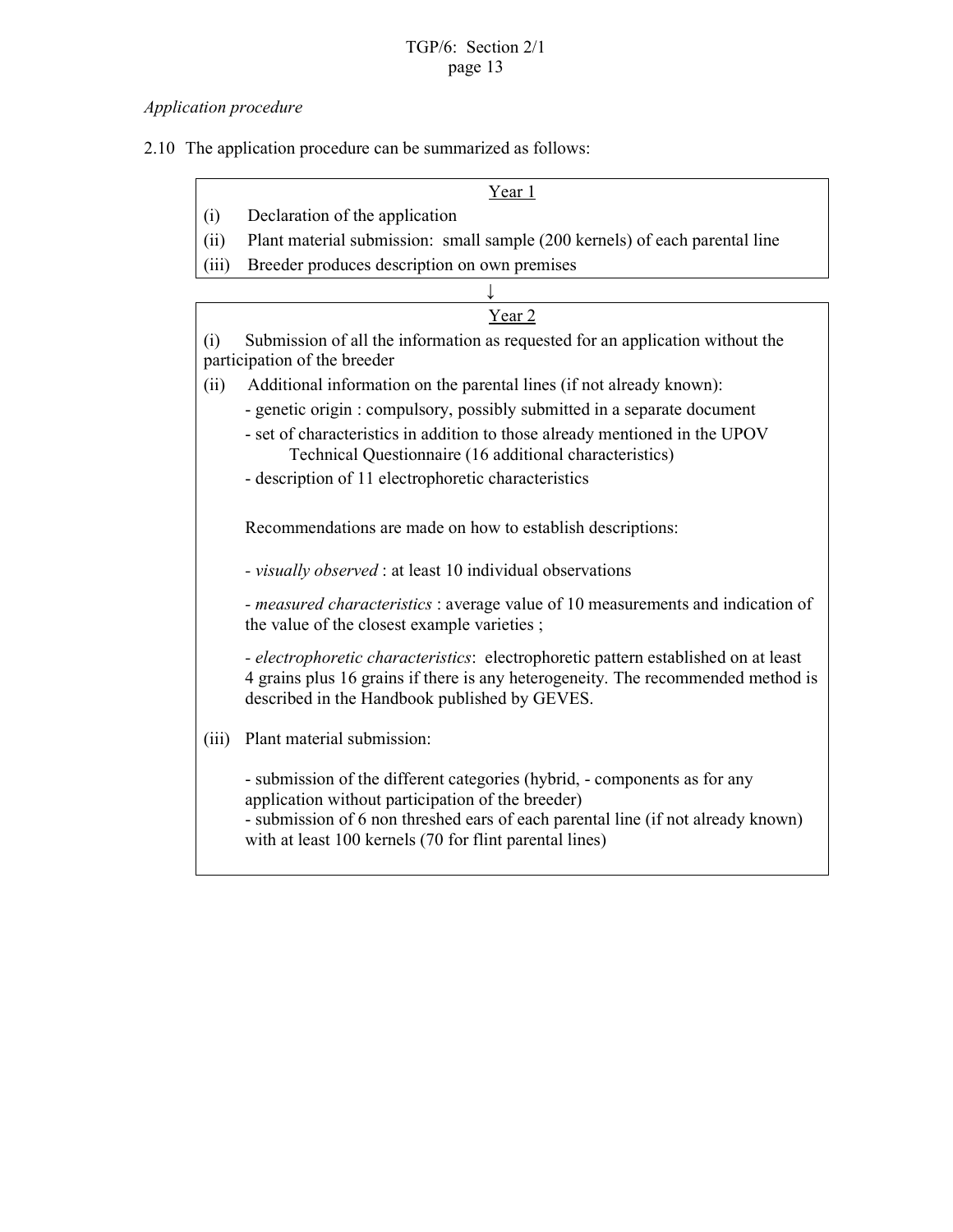#### *Visit to the Breeder's Premises*

2.11 GEVES experts may, at any time, visit the trial on the breeder's premises to check the inclusion of the candidate varieties and example varieties and the layout of the trial.

#### DECISION RULES

#### *Official Agreement*

- 2.12 The agreement can be cancelled if:
	- (a) any of the conditions are no longer fulfilled
	- (b) the breeder does not respect the general rules or if too many discrepancies appear between the descriptions submitted by the applicant in year 1 and those produced by the official service in year 2

#### *DUS Report*

2.13 The general rules are applicable as soon the description submitted by the applicant is officially validated, according to the following procedure:

(a) Validation of the description

If there is any discrepancy between the description submitted by the applicant and the one established by GEVES, the description made by the applicant is rejected and a third year must be undertaken.

- (b) Discrepancies
	- (i) general

A discrepancy exists if, for any characteristic, the difference between the 2 notes for a given characteristic is higher than the minimum distance considered in the automatic comparison procedure (minimum distance = distance which is used in the software to take into account a difference)

(ii) electrophoretic characteristics

For electrophoretic characteristics, no discrepancy is accepted.

(c) Distinctness

If it is not a problem to clearly establish distinctness based on the automatic comparison procedure on the direct observations in the trial conducted by GEVES, the inbred line is declared distinct.

If not, a third year is requested.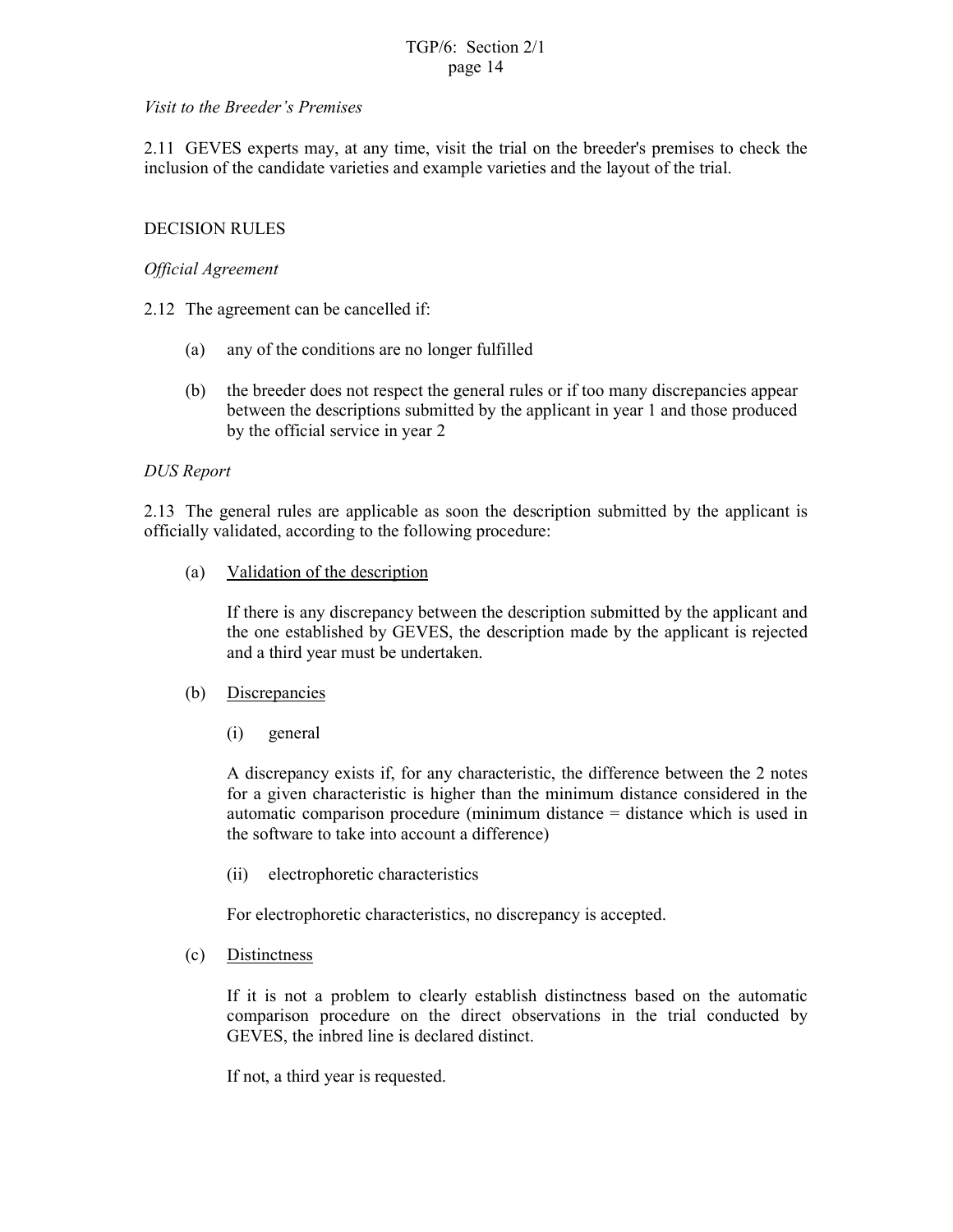### (d) Uniformity and Stability

If the uniformity of the reference seed sample fulfils the UPOV requirement and if no more than 1 ear-row is different from the others and the reference seed sample, the inbred line is declared uniform and stable.

If there is a lack of uniformity on either the reference seed sample or the ear-rows, a third year is requested.

If both the reference seed sample and the ear-rows lack uniformity, the inbred line is declared not uniform and stable.

#### (e) Description

In the case of a positive DUS report, the description is established using the description submitted by the applicant and the two descriptions (two locations) made by GEVES.

2.14 As soon as an inbred line has a positive report using this procedure, the general rules for conducting the DUS test on a hybrid including that inbred line can be applied.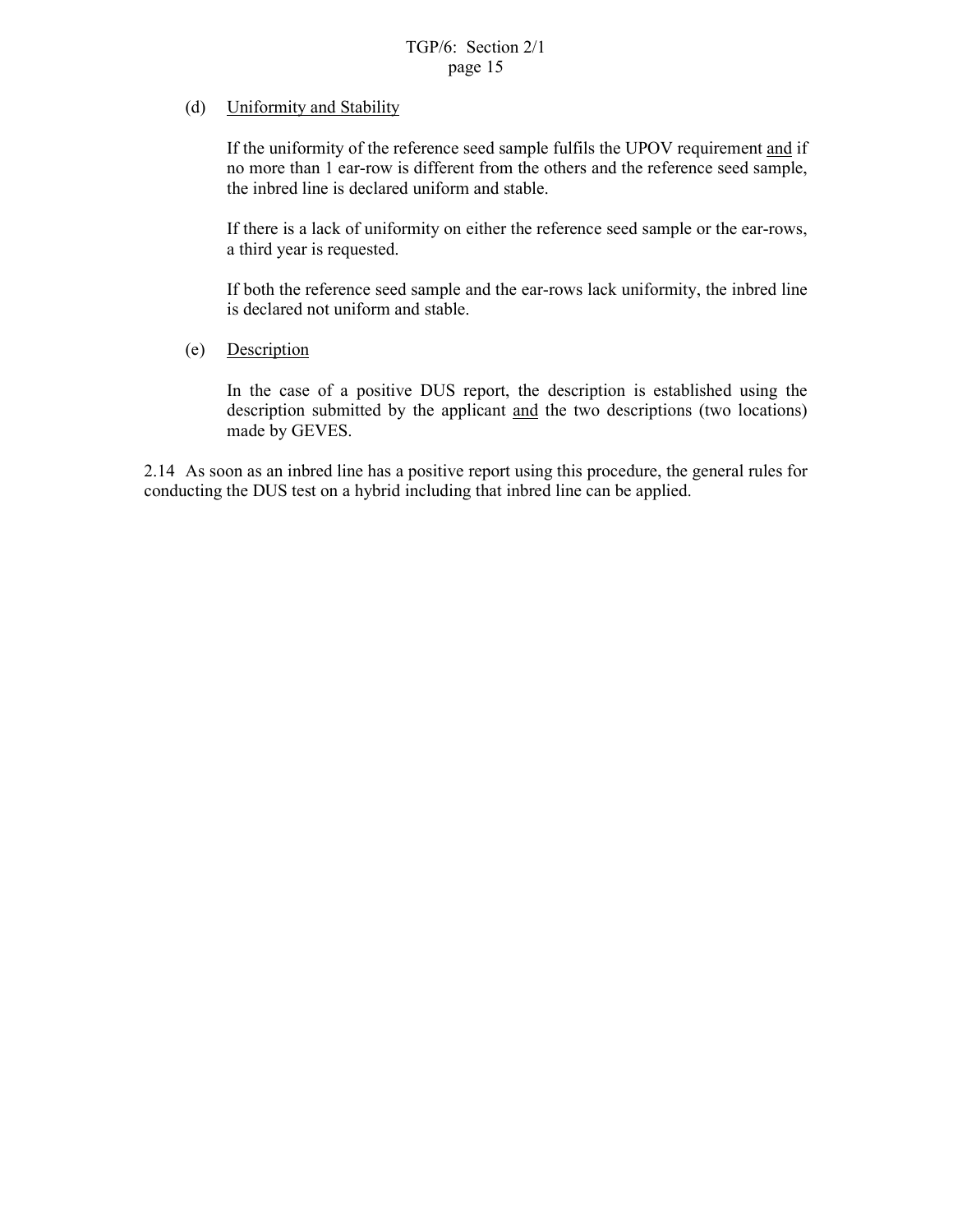## **3. JAPAN**

### Background

3.1 From the introduction of plant variety protection in Japan, in 1979, to 2003, applications have been filed in Japan for 548 species and genera. A total of 17,083 applications have been filed in that time. Rose (1810), Chrysanthemum (1832), Carnation (1383), Cymbidium (941) and Rice (559) are the five top crop species, representing 38.2% of the total applications

### Japanese Procedures

3.2 All applications are addressed to the Minister for Agriculture, Forestry and Fisheries. The administration of the plant variety protection is the responsibility of the Seeds and Seedlings Division of the Ministry of Agriculture, Forestry and Fisheries (MAFF). An application filed with the Seeds and Seedlings Division first undergoes a formal examination and then the examination of distinctness, uniformity and stability ("DUS") known as DUS testing. An examination of the proposed variety denomination is also conducted. At that stage the application is published for public comments.

- 3.3 The DUS testing is conducted in the following three forms:
	- Government Growing Test
	- On-site Inspection by Government Officials
	- Documentary Examination
- 3.4 The figure below shows how the DUS test is arranged for different categories of crops.



3.5 For each application the examiner should decide on how the DUS test should be conducted. The key features of the three forms are summarized below: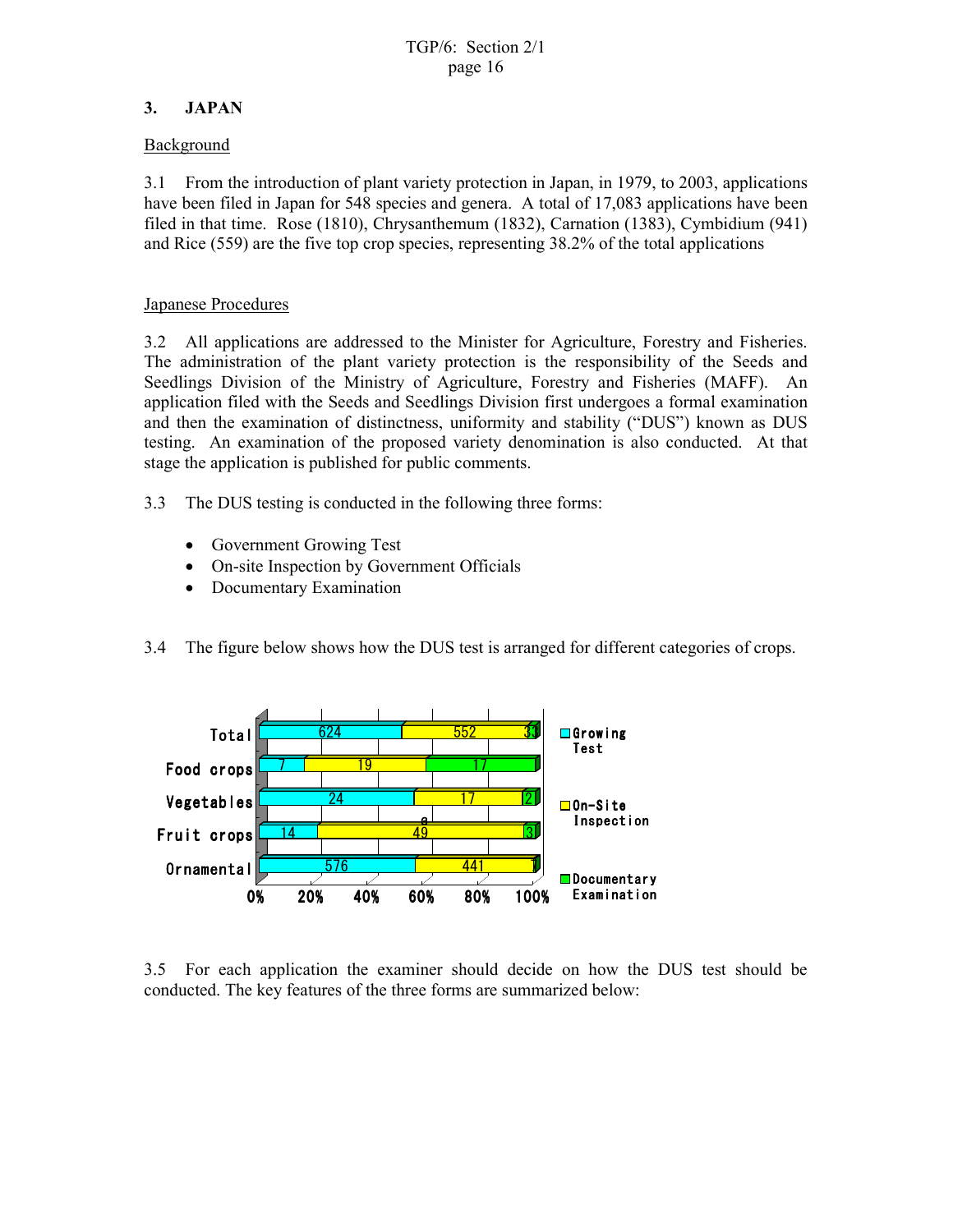#### *Government Growing Test*

- 3.6 Government Growing Tests are conducted mainly by:
	- (a) the National Center for Seeds and Seedlings (NCSS)

NCSS has been separated from the MAFF and has the status of an "Independent Administrative Institution";

but may also be conducted by:

(b) a local government research institute (e.g. for rice)

Government Growing Tests may be conducted by public research stations, or other appropriate institutions with necessary expertise for the crop in question, under the instruction of the examiner and in accordance to national test guidelines.

- 3.7 Government Growing Tests are used for vegetables and ornamental plants
- 3.8 NCSS establishes the final DUS test report and variety description.

#### *On-site Inspection by Government Officials (On-site Inspection)*

3.9 The examiner judges the ability of the breeder to conduct DUS testing on his own premises. National test guidelines are used to provide guidance.

3.10 On-site Inspection is mainly used for ornamental plants (orchids, rose and fruit trees)

3.11 The examiner visits the DUS testing site to verify the conformity of the test design with the instructions given in the national test guidelines and to collect data for DUS test report.

3.12 The examiner establishes the final DUS test report and variety description

#### *Documentary Examination*

3.13 If a candidate variety has been tested by a public research institute for more than one year and the data provided can be considered to be reliable, the examiner may base his decision exclusively on the technical data prepared by that research institute.

3.14 The examiner can ask the research institute to submit additional data if considered necessary.

3.15 The examiner takes a decision on the grant of a protection title on the basis of the test report. The examiner establishes a final description of the candidate variety. Unless any reason to reject the application is found, or any objection or other relevant comment that might be influential on the fate of the application has been received from the public, the candidate variety is granted a protection title.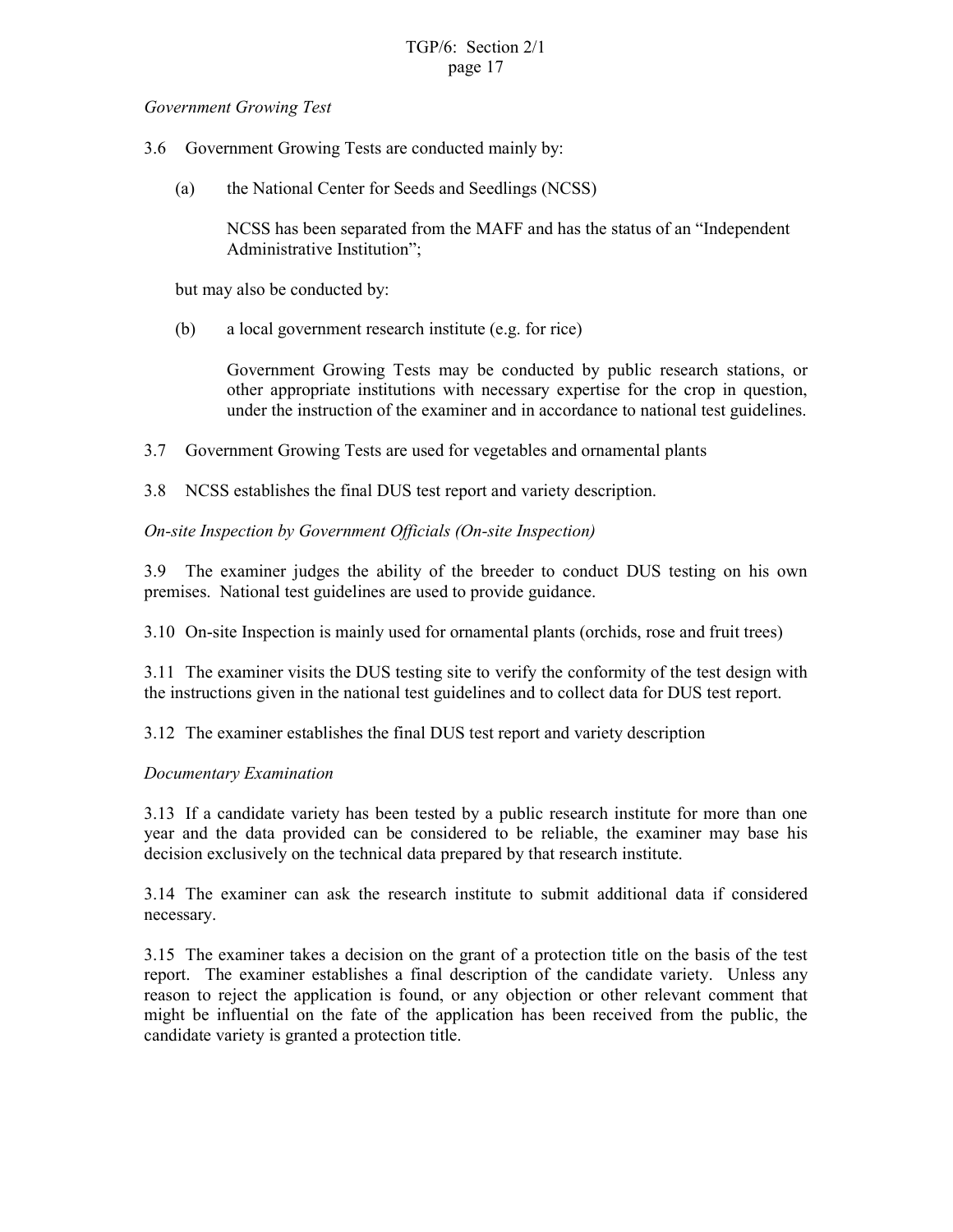#### Variety Collections

3.16 The responsibility for developing and managing variety collections, and for selecting varieties for the growing trials, belongs to the party conducting the growing trials i.e. the NCSS / Local Government Research Institute (Government Growing Tests), the breeder (On-site Inspection) or the Public Research Institute (Documentary Examination), as appropriate. The activities are also under the control and guidance of the Examiner.

#### Procedure of DUS Testing in Rice in Japan

3.17 Most rice breeding activities in Japan are conducted by public breeding stations, either of the central Government or of local governments. In the formal rice breeding conducted by public breeding stations, official trials on the Value for Cultivation and Use (VCU) are conducted before the release of new rice varieties. Only those varieties which are officially recognized as being superior to the existing varieties will be commercialized. Normally, DUS data are also collected to ensure the reliability of the VCU trials. In the case of rice varieties bred by governmental breeding centers, where all technical information is collected systematically with a high level of technical reliability, the examiner can use the technical data provided by the breeders (researchers working at governmental research institutes). Technical data provided by prefectures can also be used if the examiner retains the possibility of performing an inspection of the DUS test from where the DUS data have been collected.

3.18 In the case of rice varieties bred by farmers or seed companies, which may not have the necessary expertise in DUS testing and preparing a DUS test report, a mechanism, in the form of additional trials conducted under the guidance of the examiner, is provided to complement the DUS test results prepared by the breeders. Because of the wide range of different environmental conditions under which rice varieties are bred in Japan (certain characteristics are only expressed under specific environmental conditions), additional DUS testing is conducted by different regional (prefectural or governmental) rice breeding stations, according to which are thought to be the best location for the expression of characteristics of candidate varieties.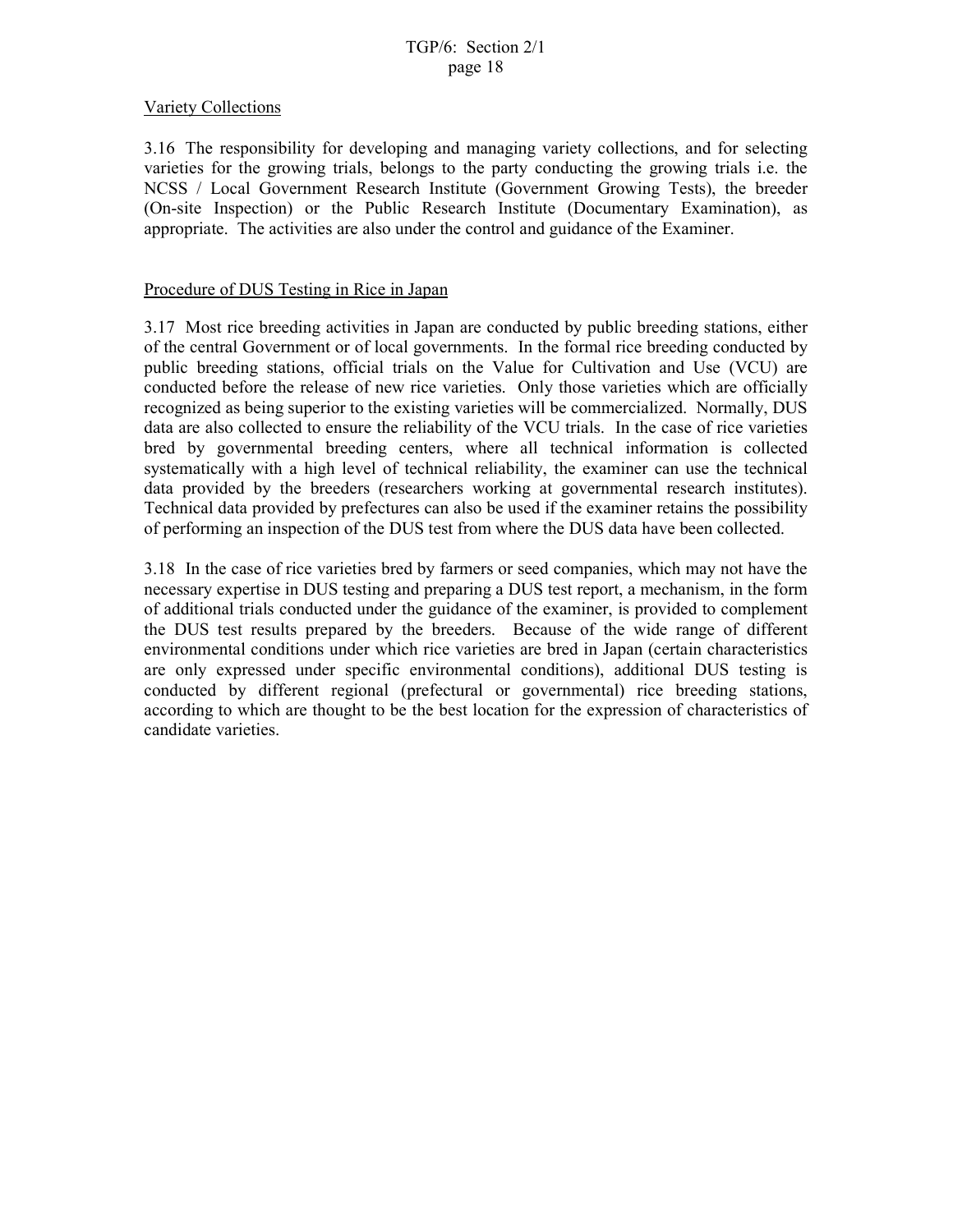### **4. SWITZERLAND**

#### General Information

4.1 Switzerland has been a member of UPOV since 1979. By the end of 2004, the Swiss Plant Variety Protection Office had received 2,202 plant variety protection (PVP) applications, and had granted PVP for 1,760 varieties. None of the DUS tests for those varieties were conducted in Switzerland. All the DUS test results were purchased from other authorities.

4.2 This will not change after the revision of the PVP law and the ratification of the 1991 Act of the UPOV Convention. For a small country, such as Switzerland, it has proven to be appropriate and cost-effective to take over the DUS examination results from foreign testing stations.

4.3 The PVP laws are based on

- Swiss PVP laws and decree
- the UPOV Convention

### Procedure for DUS Reports

4.4 The procedure starts with the application. Reference is made to the Technical Questionnaire of UPOV, and information is requested on ongoing or finalized DUS testing procedures.

4.5 Based on this information, the Plant Variety Protection Office will request the corresponding authority or testing station to either provide its DUS results or perform a DUS test on its behalf.

#### Administration of Examination Procedures

4.6 All information and indications from the testing station, as well as the status of the testing procedure, interim reports and the request to submit the plant material, are transmitted directly by the Plant Variety Protection Office to the owner of the variety or their representative.

4.7 All bills for interim reports or final examinations are settled directly by the Federal Office of Agriculture and are charged to the variety owner or their representative.

4.8 As soon as the Federal Office of Agriculture has received the final DUS test report of a variety, it is submitted to the appropriate research institute in Switzerland for verification and confirmation. The research institutes are part of the Plant Variety Protection Office and comprise various specialized sections (agricultural crops, fruits and berries, ornamental plants).